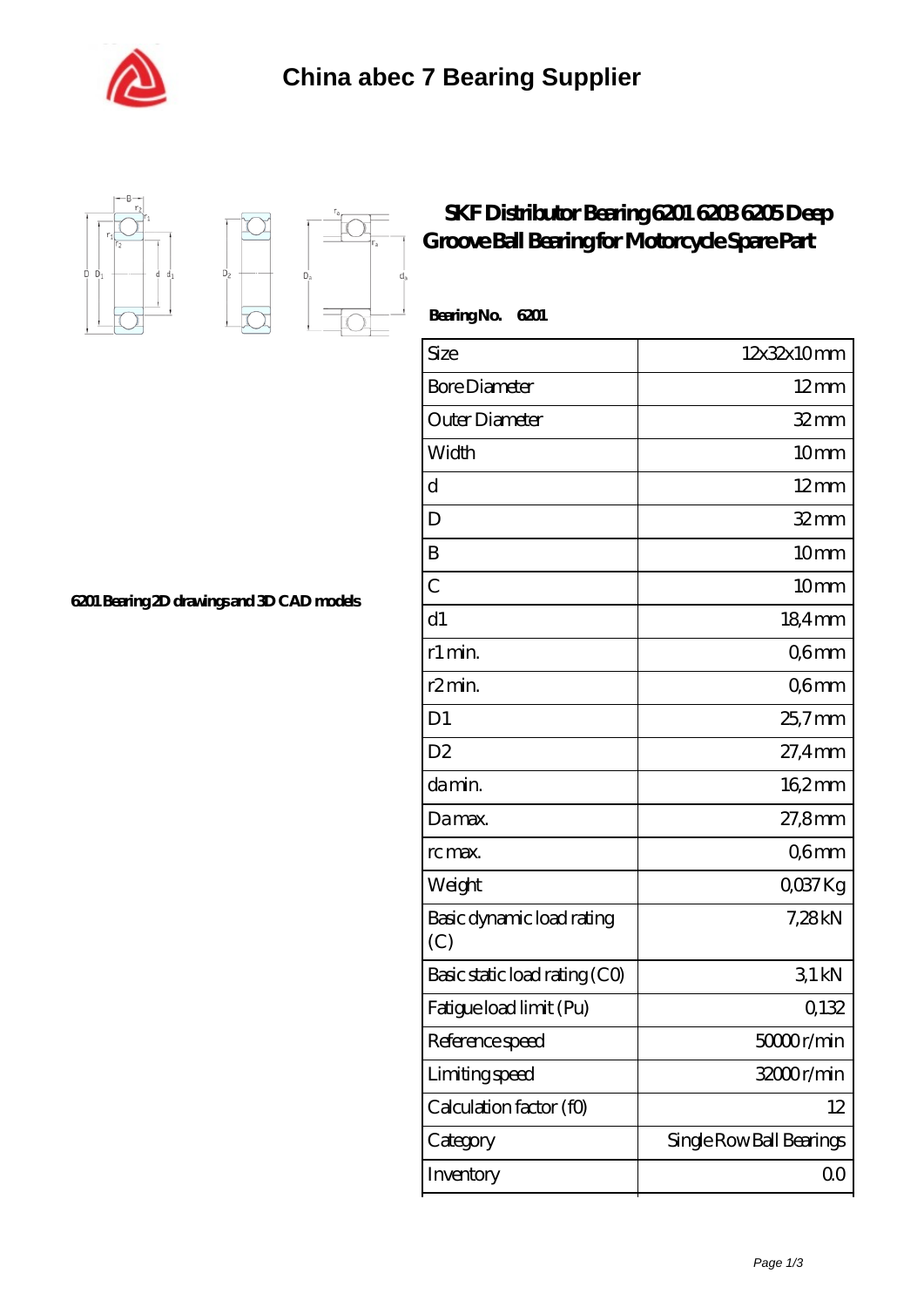

## **[China abec 7 Bearing Supplier](https://m.shawnwhisenant.com)**

| Manufacturer Name                  | <b>SKF</b>                                                                                                                                                                   |
|------------------------------------|------------------------------------------------------------------------------------------------------------------------------------------------------------------------------|
| Minimum Buy Quantity               | N/A                                                                                                                                                                          |
| Weight / Kilogram                  | 0039                                                                                                                                                                         |
| Product Group                      | <b>BOO308</b>                                                                                                                                                                |
| Enclosure                          | Open                                                                                                                                                                         |
| Precision Class                    | ABEC 1   ISO PO                                                                                                                                                              |
| Maximum Capacity / Filling<br>Slot | N <sub>O</sub>                                                                                                                                                               |
| Rolling Element                    | <b>Ball Bearing</b>                                                                                                                                                          |
| Snap Ring                          | No                                                                                                                                                                           |
| <b>Internal Special Features</b>   | No                                                                                                                                                                           |
| Cage Material                      | Steel                                                                                                                                                                        |
| Internal Clearance                 | CO-Medium                                                                                                                                                                    |
| Inch - Metric                      | Metric                                                                                                                                                                       |
| Long Description                   | 12MM Bore; 32MM<br>Outside Diameter; 10MM<br>Outer Race Diameter;<br>Open; Ball Bearing; ABEC 1<br>ISO PO, No Filling Slot; No<br>Snap Ring, No Internal<br>Special Features |
| Category                           | Single Row Ball Bearing                                                                                                                                                      |
| <b>UNSPSC</b>                      | 31171504                                                                                                                                                                     |
| Harmonized Tariff Code             | 8482105068                                                                                                                                                                   |
| Noun                               | Bearing                                                                                                                                                                      |
| <b>Keyword String</b>              | Ball                                                                                                                                                                         |
| Manufacturer URL                   | http://www.skf.com                                                                                                                                                           |
| Manufacturer Item Number           | 6201                                                                                                                                                                         |
| Weight/LBS                         | 000                                                                                                                                                                          |
| Outer Race Width                   | 0.394 Inch   10 Millimeter                                                                                                                                                   |
| Bore                               | 0.472Inch   12Millimeter                                                                                                                                                     |
| Outside Diameter                   | 1.26Inch   32 Millimeter                                                                                                                                                     |
| $d_1$                              | 1845mm                                                                                                                                                                       |
| $D_2$                              | 27.34mm                                                                                                                                                                      |
|                                    |                                                                                                                                                                              |